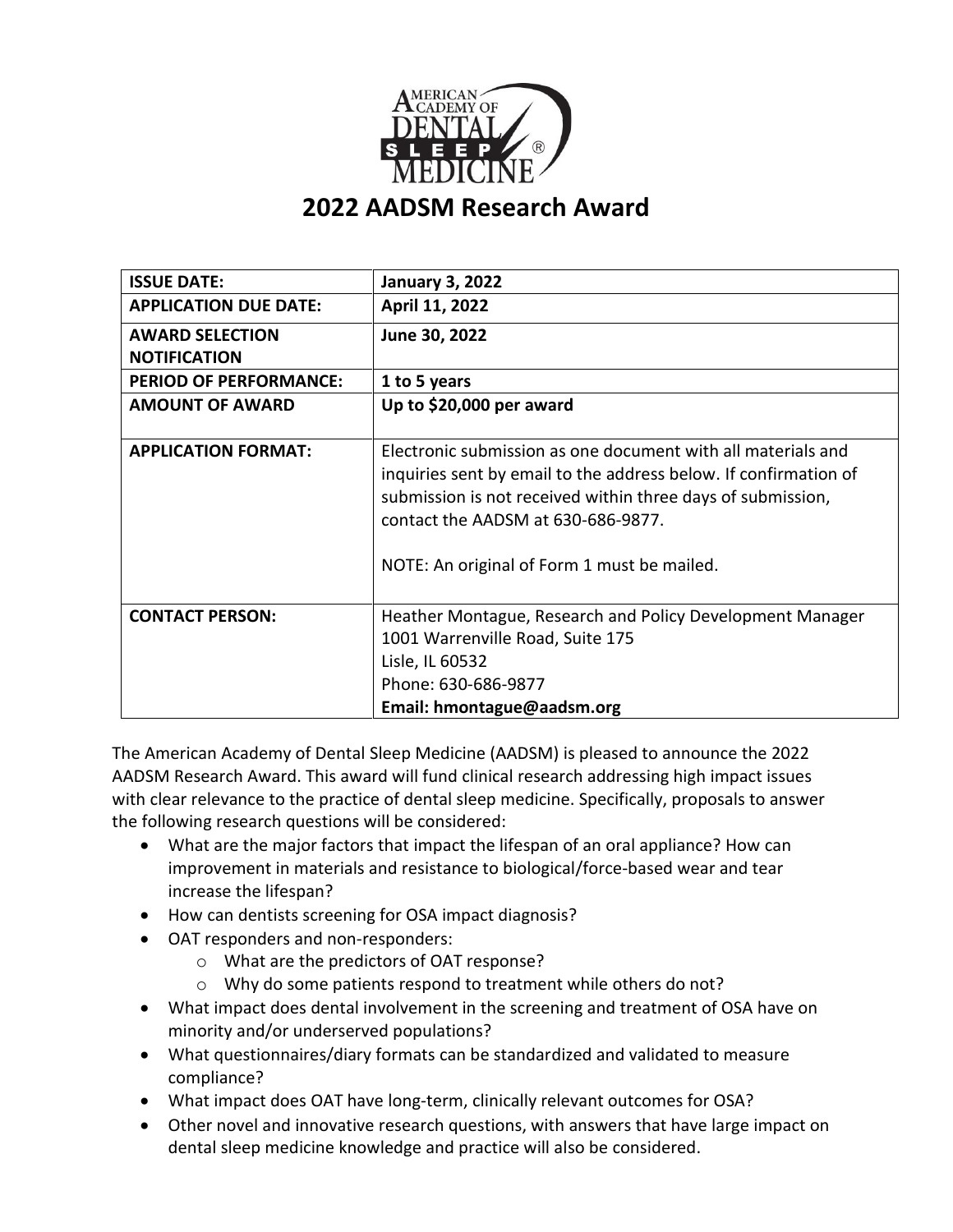#### **Please note the following restrictions:**

- Findings must be relevant to the field beyond the use of a specific, patented or branded oral appliance. As stated below, the applicant must not have a financial conflict of interest or incur significant financial benefit from the proposed work above and beyond the work itself. If a specific device will be tested, the device must be named in the research methods section of the application, the technology must be described in general terms and with sufficient detail for reviewers to evaluate the relevance to the field in general, and the investigator(s) must clearly attest that there is no financial conflict of interest.
- Requests for bridge funding will not be considered.

## **Eligibility**

- The applicant must possess a master's level degree or higher or must be enrolled in an accredited master's or PhD program.
- The applicant must have access to the necessary facilities and resources to perform the proposed work.
- Projects must be performed by United States or Canadian-based investigators and institutions. **Canadian institutions approved for funding must contractually agree to follow applicable U.S. law. The contract cannot be amended to follow the laws of any country apart from the U.S. - funding will not be released unless institutions agree to this stipulation.**
- The applicant must not have a financial conflict of interest or incur significant financial benefit from the proposed work above and beyond the work itself.

# **Structure of Award**

This award is a contract between the AADSM and the recipient and/or institution. If the principal investigator (PI, leader of the research project) changes locations during the course of the award, the PI must seek approval from the AADSM in advance to request transfer of the award. Use of funds is limited to direct research activities (funds cannot be used for investigator travel or meeting expenses). Indirect costs paid to an institution or practice will be limited to 8%.

Grant funds may not be used for:

- (1) Salary support for the PI or faculty-level collaborators (Funds may be used for research staff or statisticians to carry out the project)
- (2) Office supplies or communication costs unless specifically justified as uniquely needed for the proposed work
- (3) Meals or travel, including to conferences, except as required to collect data or perform specific project-related activities
- (4) Professional education or training for investigators
- (5) Computers or audiovisual equipment, unless specifically justified as uniquely needed for the proposed work

Principal Investigators and co-investigators at academic partner institutions are expected to have salary support from their institutions, practices or other funding sources sufficient to allow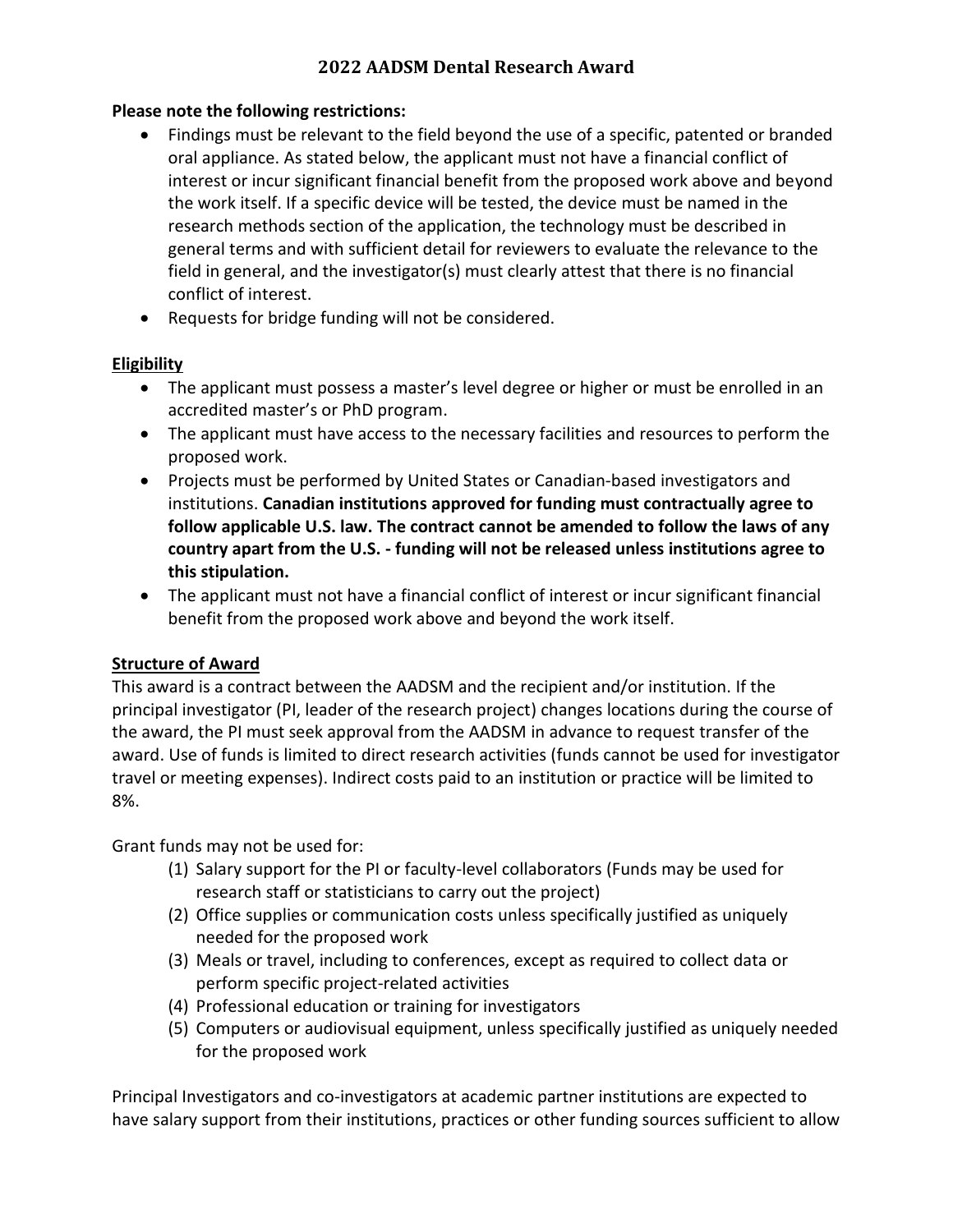them time to direct the project and conduct the research.

In response to this RFA, projects that are currently funded by another awarding body will not be considered; however, requests to provide matching funds for projects that require such funds from another awarding body will be considered.

#### **Proposals**

Proposals are encouraged, but not required, to include collaborative approaches, when appropriate, drawing upon the relative strengths and contributions of each collaborator.

#### **Payment Structure**

The payment structure for these awards is outlined in the chart below:

| Payment - At execution of Contract                  | 90%                          |
|-----------------------------------------------------|------------------------------|
| Payment - Upon receipt and approval of Final Report | 10%                          |
| Reporting – Progress reports                        | Every six months             |
| Reporting – Final report                            | Within 90 days of completion |

If unique circumstances are explained in the applicant's proposal, the Board of Directors will consider requests for an alternate payment schedule, with a maximum variance of 10%.

#### **Duration of Award**

The duration of the award may be up to 5 years. In addition to the project plan and the budget, a timeline which clearly states the expected duration of the proposed project and major milestones should be provided as part of Form 2.

## **Award Review Criteria and Process**

An award review committee appointed by the AADSM Board of Directors will evaluate and score all submitted proposals. The AADSM Board of Directors will make the final determination regarding award recipients. Factors that will be taken into consideration include the presence of resources necessary to complete the study (including the commitment and experience of the institution), feasibility and scientific merit of the research plan, environment, the appropriateness of the proposed research to the AADSM mission, and the anticipated relationship between the funds provided and expected outcomes.

## **Deliverables and Outcome Measure**

Outcomes evaluation is an essential component of this award. All proposals must identify the goals and appropriate outcome measures (ways to measure the results) of the research. The outcomes should align with the goals and objectives stated in the applicant's proposal for this award. The AADSM requires that the research sponsored under this award lead to the submission of original research for publication and that at least one of the manuscripts resulting from this work be submitted for publication in the *Journal of Dental Sleep Medicine* and that the work be presented in abstract form at the AADSM Annual Meeting.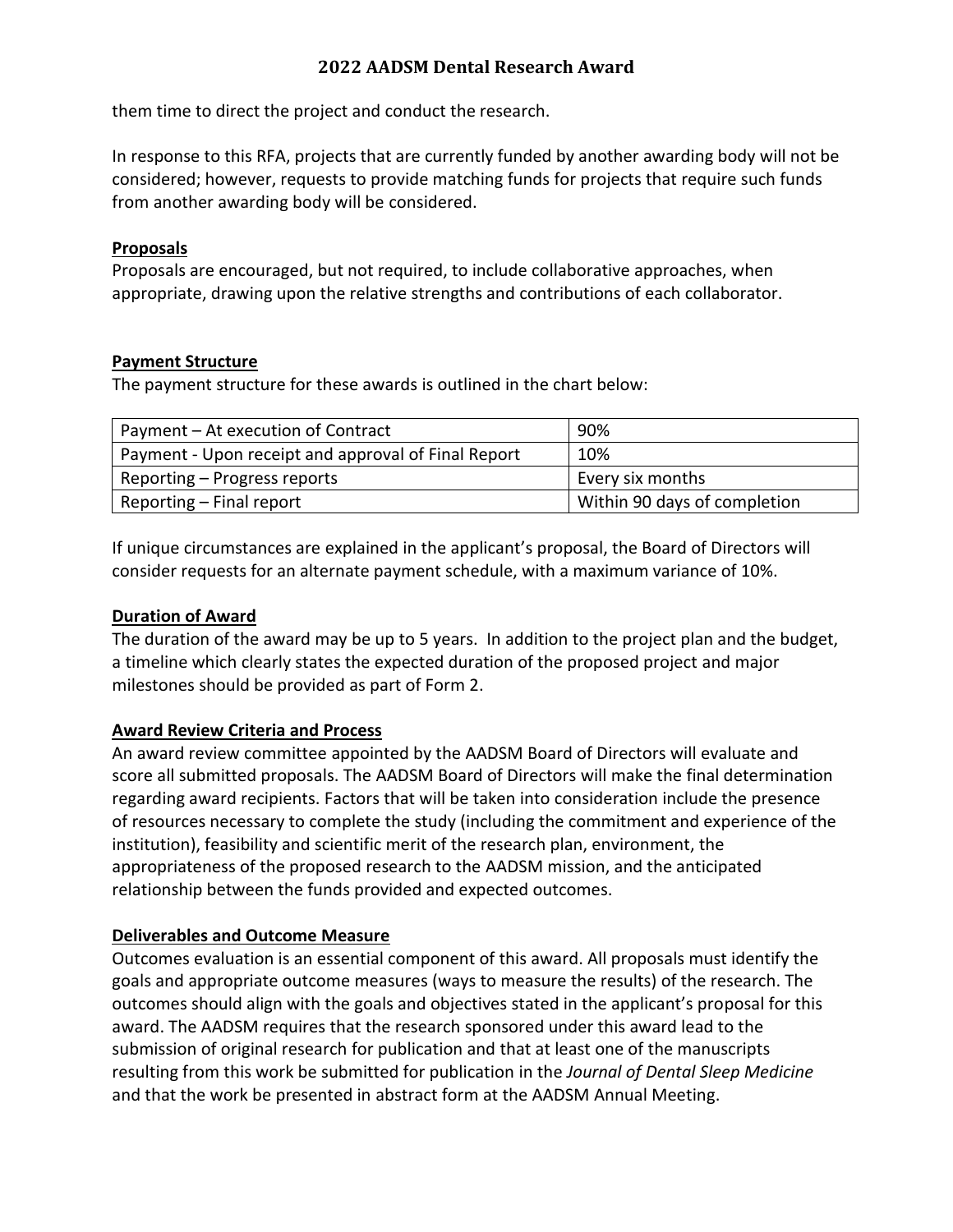The outcome measures and deliverables should be clearly stated in Form 2. The applicant must submit progress reports describing project activities and results as described above during the project period. Failure to meet the deliverables or submit the progress reports may result in termination of project funding.

# **Completion of the Application**

## *Please read these instructions for completion of the application carefully.*

- Applications must be received by the AADSM national office by **11:59 pm Central time**, **April 11, 2022.** All applications must be submitted electronically.
- An original of Form 1 (Face Page) must be signed in ink by the Applicant and a representative of the Sponsoring Organization (e.g. "sponsored projects office" of the lead investigator's institution) and mailed to the AADSM office within 10 business days of the application deadline.
- The six forms of the application that follow must be completed and sent in a Microsoft Word document format via email to hmontague@aadsm.org.

| Form   | <b>Description</b>                                                                                                                                            | Page Maximum                  |
|--------|---------------------------------------------------------------------------------------------------------------------------------------------------------------|-------------------------------|
| Form 1 | Face Page                                                                                                                                                     | 1 Page                        |
| Form 2 | <b>General Information</b>                                                                                                                                    | 1 Page                        |
| Form 3 | Goals and Activities Planned,<br>including a project timeline                                                                                                 | 6 Pages (excluding citations) |
| Form 4 | Applicant biosketch and<br>personnel biosketches from<br>key members of the research<br>team, including all sites in<br>multi-center research<br>applications | 2 Pages (each)                |
| Form 5 | <b>Budget and justification</b>                                                                                                                               | No limit                      |
| Form 6 | Human Subject Protection<br>Plan (HSPP), including the<br>institutional review board<br>who will provide oversight of<br>the project                          | 3 Pages                       |

*The entire application (excluding the budget) may not exceed 13 pages.* The required forms for the application include:

## **Human Subject Protection Plan (HSPP)**

The applicant will be responsible for obtaining Institutional Review Board (IRB) approval for the project and for safeguarding patient safety and confidentiality. An institutional review board (IRB) is a group that oversees and monitors research to ensure that human subjects (who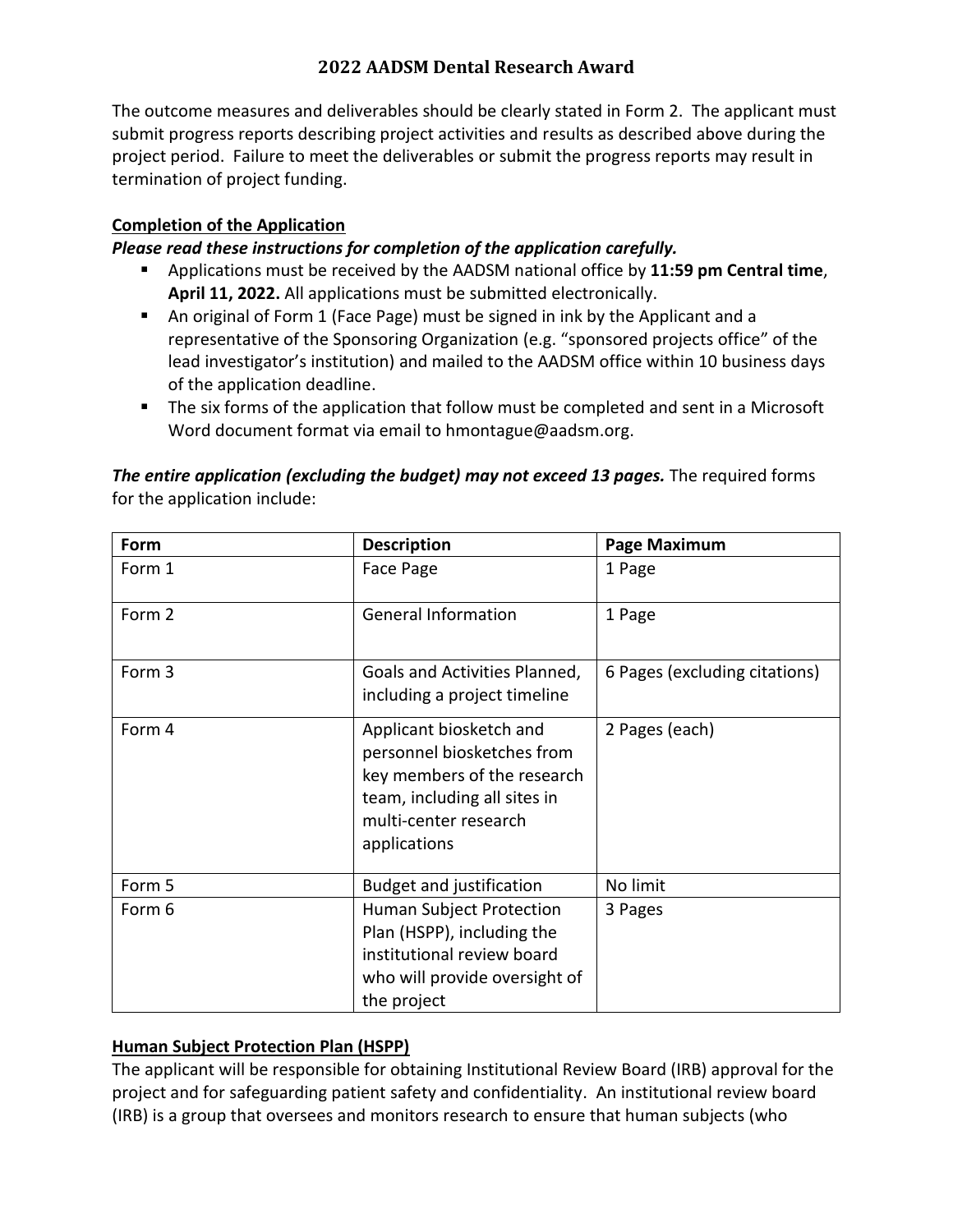participate in the research) are kept safe and that their rights are protected. An IRB may function within the university or institution where the work is performed or may be a thirdparty (e.g. commercial IRB). The PI should contact the IRB at their home institution or the institution where work will be performed to determine requirements for IRB approval of the projects. IRB approval is required for all human subjects research, even if the institution where the work is performed does not have their own IRB.

Form 6 should be used to outline the Human Subject Protection Plan (HSPP) and is required as part of the application. Plans for addressing risks to human subjects, adequacy of protection against risks and potential benefits of proposed research and importance of knowledge to be gained should be provided. Reviewers will consider the proposed human subjects protection plan as a component of feasibility of the proposed research. The IRB letter of approval for the specified project must be on file with the AADSM office prior to initiation of any contracts or distribution of funds. No funds will be released for the project without receipt of written approval by an IRB. Failure to receive and maintain approval from an IRB or Human Subjects Committee will result in retraction of the award.

#### **Award Notification**

The AADSM Board of Directors will notify the applicants of their decision by **June 30, 2022.**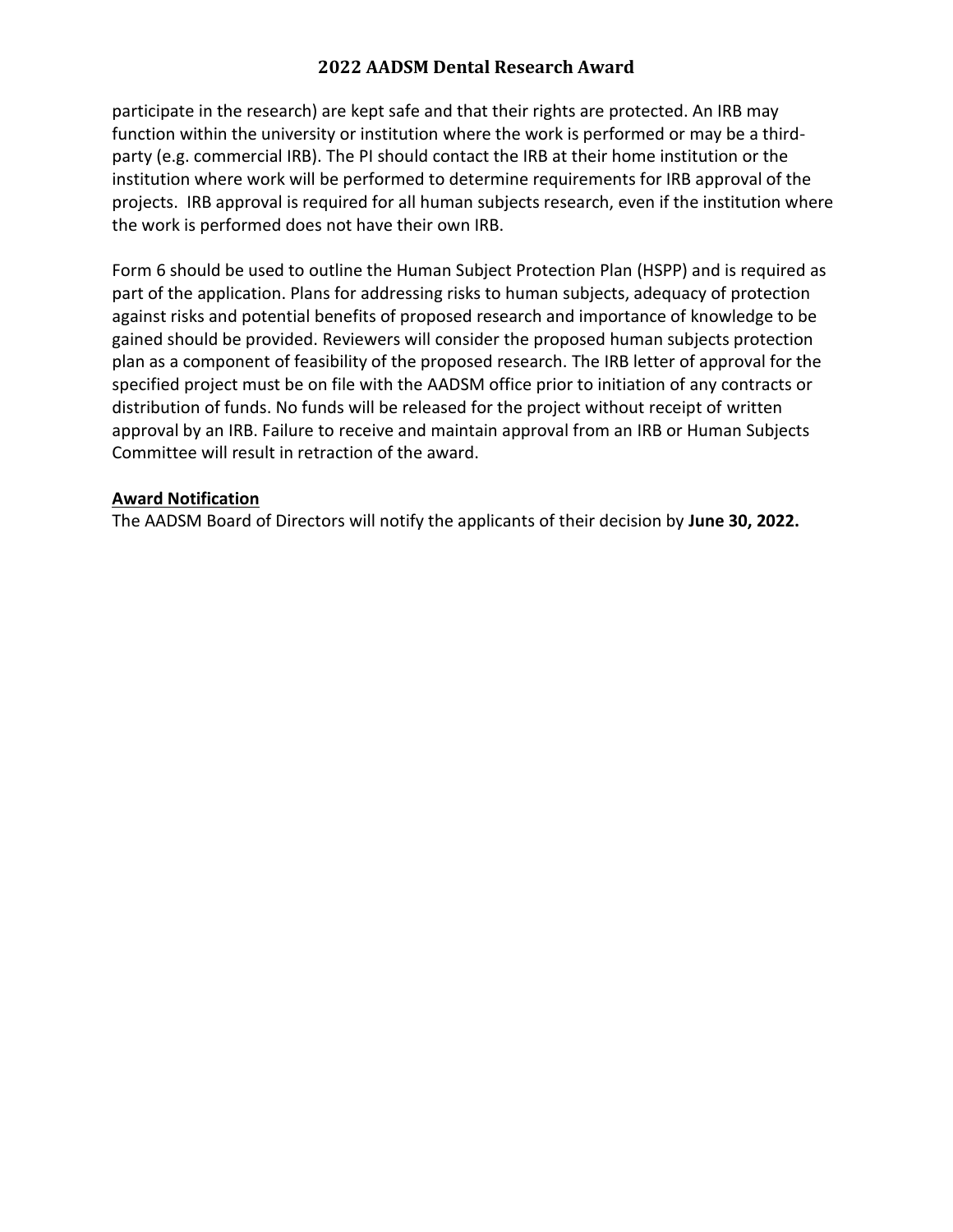# **Full Application Checklist**

The following items must be provided with your application to the AADSM for consideration of the award.

| Form 1 – Face Page (limited to 1 page)                                             |
|------------------------------------------------------------------------------------|
| Contact information for applicant                                                  |
| Host institution contact information - include individual for contract negotiation |
| Signature of applicant                                                             |
| Signature of institution representative                                            |
| Form 2 - General Information                                                       |
| Form 3 – Goals and Activities Planned (limited to 6 pages)                         |
| Form 4-Biosketches (limited to 2 pages per person)                                 |
| Form $5 -$ Budget                                                                  |
| Form 6 – Human Subject Protection Plan (limited to 3 pages)                        |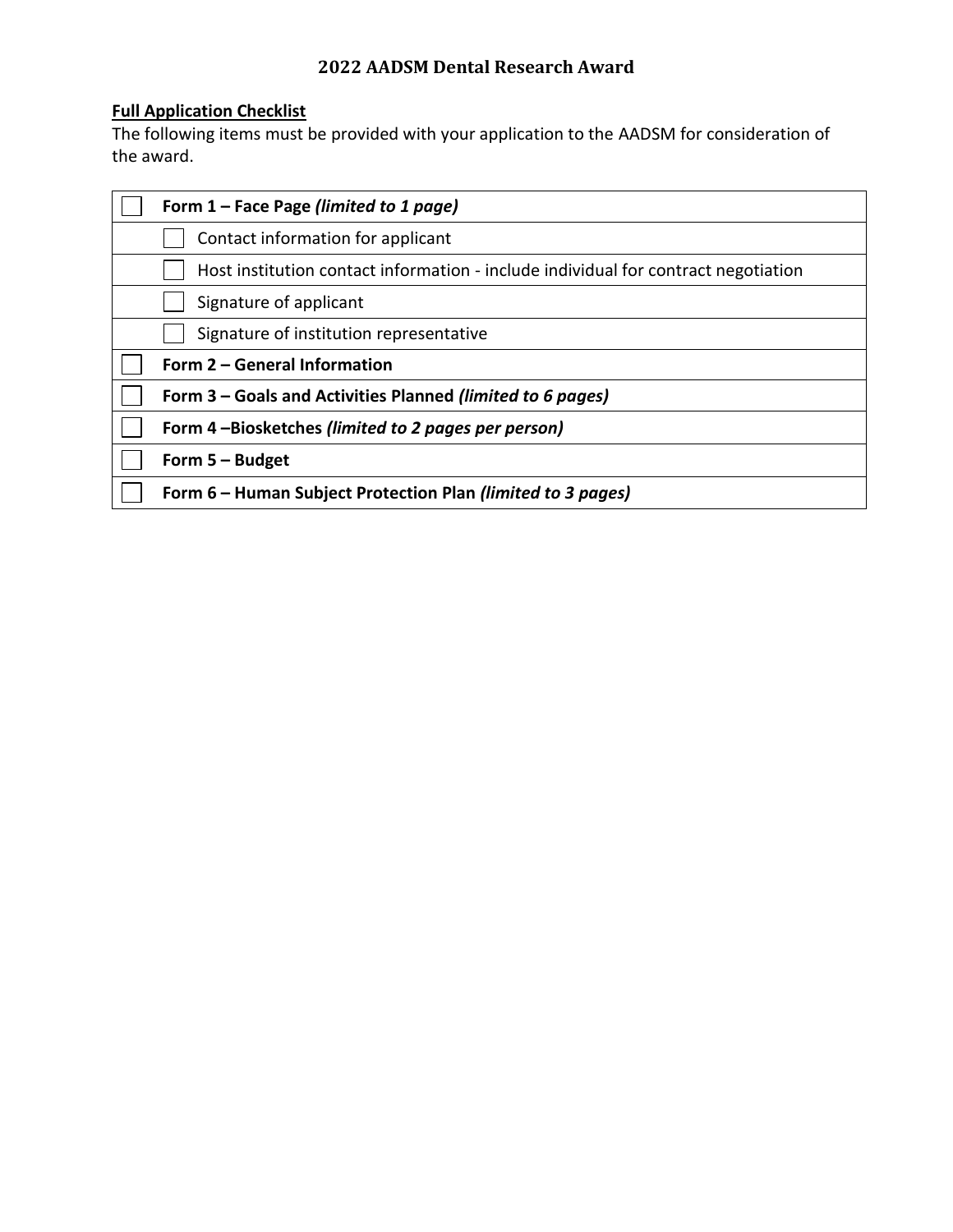| Form 1 - Face Page                                                                                   |                                           |       |  |
|------------------------------------------------------------------------------------------------------|-------------------------------------------|-------|--|
| <b>PRIMARY INVESTIGATOR INFORMATION</b>                                                              |                                           |       |  |
| <b>Primary Investigator Full Name:</b>                                                               |                                           |       |  |
| <b>Primary Investigator Institution/Practice:</b>                                                    |                                           |       |  |
| <b>Primary Investigator AADSM Member Number:</b>                                                     |                                           |       |  |
| <b>Street Address:</b>                                                                               |                                           |       |  |
| City, State/Province, Zip/Postal Code:                                                               |                                           |       |  |
| Telephone:                                                                                           | Email:                                    |       |  |
|                                                                                                      | <b>TITLE OF PROJECT</b>                   |       |  |
|                                                                                                      |                                           |       |  |
|                                                                                                      |                                           |       |  |
|                                                                                                      | <b>HOST INSTITUTION/OWNER OF PRACTICE</b> |       |  |
| <b>Contact Person:</b>                                                                               |                                           |       |  |
| <b>Position:</b>                                                                                     |                                           |       |  |
| <b>Street Address:</b>                                                                               |                                           |       |  |
|                                                                                                      |                                           |       |  |
| City, State/Province, Zip/Postal Code:                                                               |                                           |       |  |
| Telephone:                                                                                           | Email:                                    |       |  |
| I certify that all of the statements in this application are true to the best of my knowledge, and I |                                           |       |  |
| agree to comply with all the terms and conditions of the contract if an award is issued as a result  |                                           |       |  |
|                                                                                                      | of this application.                      |       |  |
| <b>Signature of Applicant:</b>                                                                       |                                           | Date: |  |
| <b>Print Name:</b>                                                                                   |                                           |       |  |
| Sponsoring                                                                                           |                                           | Date: |  |
| <b>Organization Representative *:</b>                                                                |                                           |       |  |
| <b>Print Name:</b>                                                                                   |                                           |       |  |

\*An authorized representative from the University's Sponsored Projects, Awards Management Office or Research Administration Office (this excludes departmental officials, such as the Departmental Chair or Division Chief). An original of Form 1 (Face Page) must be signed in ink by the Applicant and a representative of the Sponsoring Organization and mailed to the AADSM office within 10 business days of the application deadline.

> **Mail original to: American Academy of Dental Sleep Medicine 1001 Warrenville Road, Suite 175 Lisle, IL 60532 Attn: Heather Montague**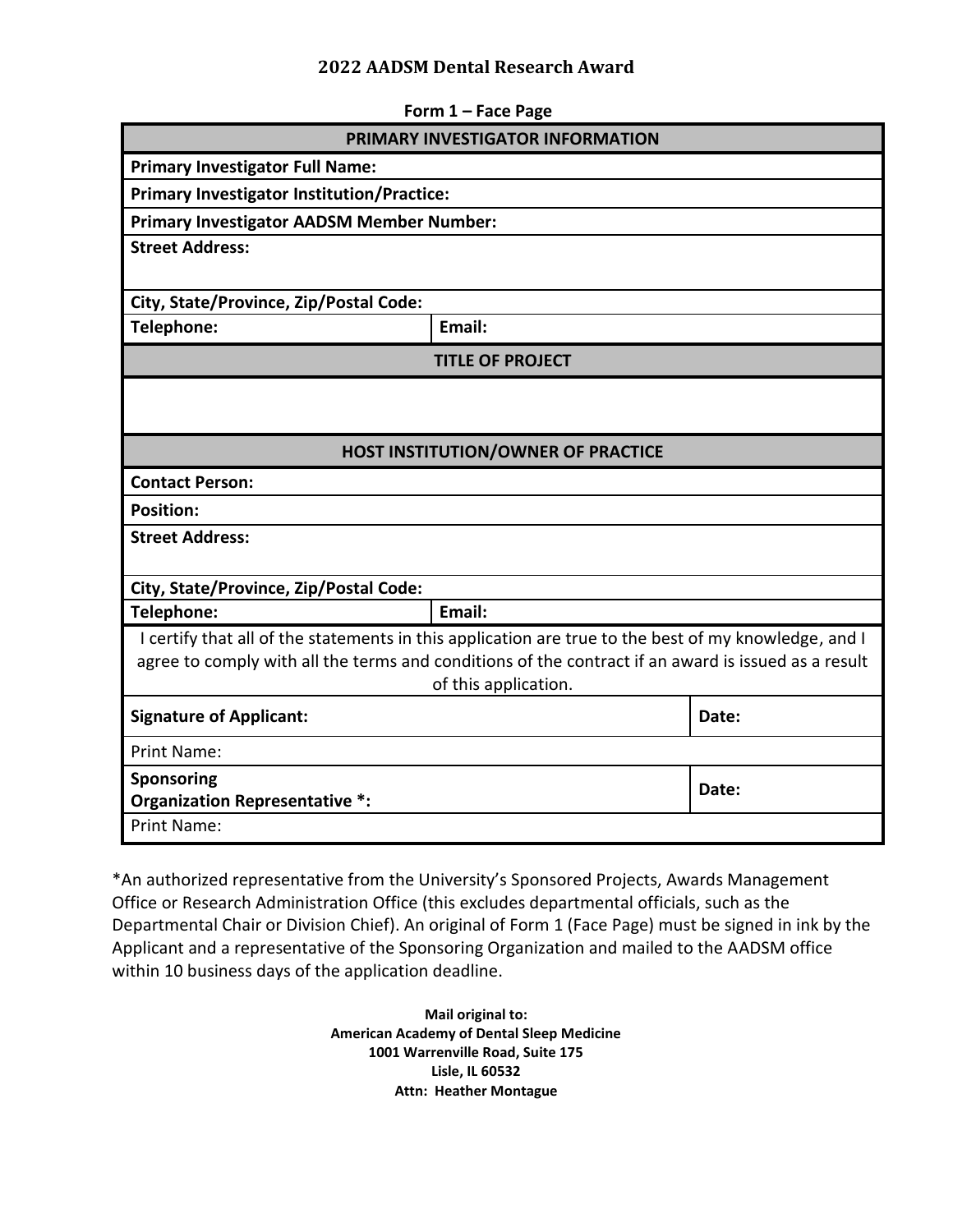#### **Form 2 – General Information**

| <b>Team Members</b> |       |                       |
|---------------------|-------|-----------------------|
| Name:               | Role: | Institution/Practice: |
| Name:               | Role: | Institution/Practice: |
| Name:               | Role: | Institution/Practice: |
| Name:               | Role: | Institution/Practice: |
| Name:               | Role: | Institution/Practice: |

#### **Research Domain of your proposal: (check the one that applies)**

What are the major factors that impact the lifespan of an oral appliance? How can improvement in materials and resistance to biological/force-based wear and tear increase the lifespan?

 $\Box$  How can dentists screening for OSA impact diagnosis?

 $\vert$   $\vert$  OAT responders and non-responders.

What impact does dental involvement in the screening and treatment of OSA have on minority and/or underserved populations?

What questionnaires/diary formats can be standardized and validated to measure compliance?

What impact does OAT have long-term, clinically relevant outcomes for OSA?

 $\Box$  Other novel and innovative research question (please explain below):

Below, please provide a brief statement (300 words or less) about how the proposed project meets the objectives of this RFA and the potential impact of the proposed work on clinical care for patients with sleep disorders.

Please list of any other current sources of research support, including the source, amount, and short project description (150 words or less).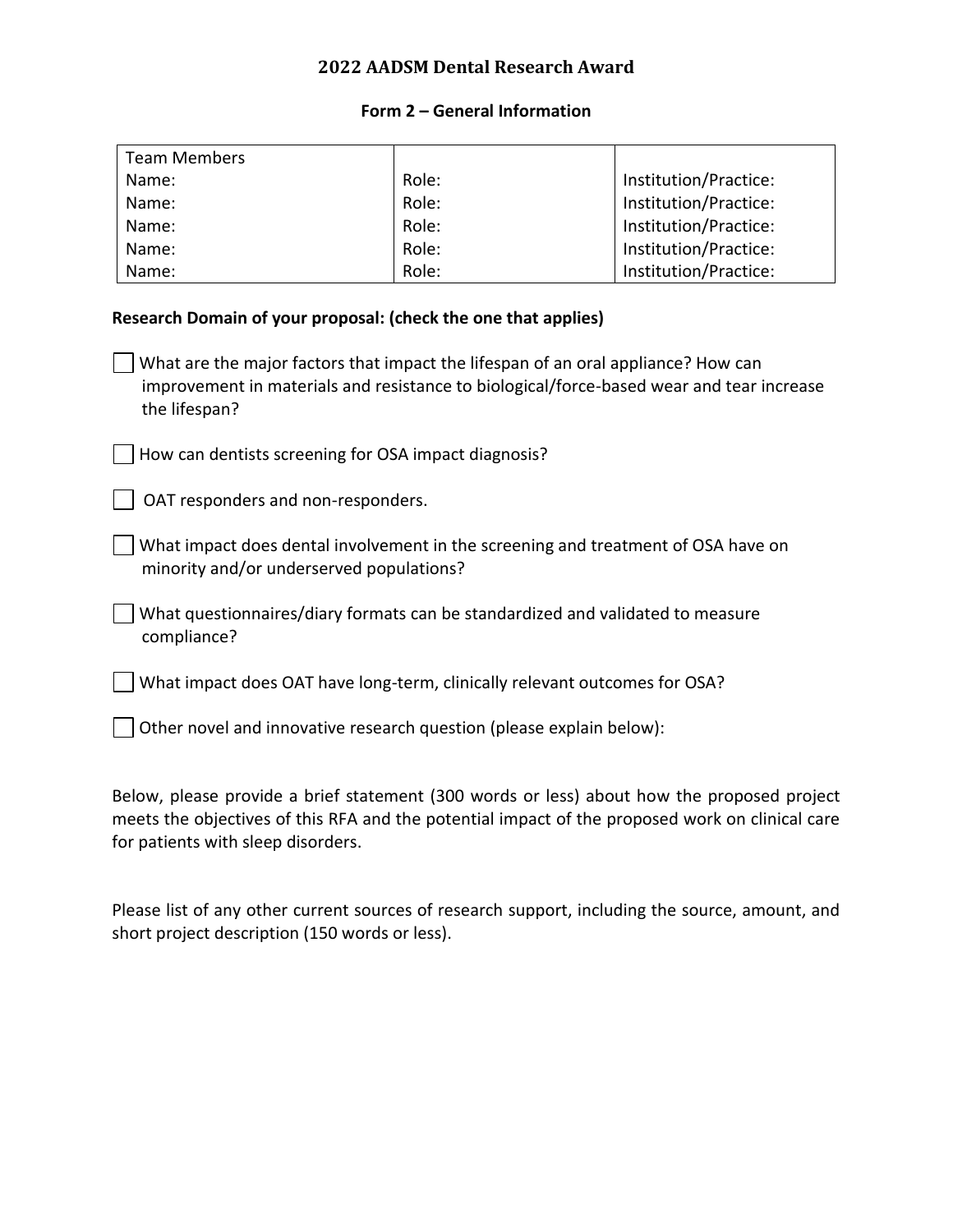#### **Form 3 – Goals and Activities Planned**

| <b>GOALS AND ACTIVITIES PLANNED</b> |                             |  |  |
|-------------------------------------|-----------------------------|--|--|
| Title of Project:                   | <b>Duration of Project:</b> |  |  |
|                                     |                             |  |  |
|                                     |                             |  |  |
| <b>Applicant Name:</b>              |                             |  |  |

Use this page and up to five additional pages to describe your research plan. Your description should include the following sections:

- 1. Abstract (200 words maximum)
- 2. Research Domain of Your Proposal (see Research Questions on RFA page 1)
- 3. Background
- 4. Methods, including evaluation methodology
- 5. Outcome measures and deliverables (must include 6-month progress reports)
- 6. Discussion of the significance of the research
- 7. A timeline for the conduct of the project
- 8. Citations (not included in page limit)

#### *Text should be single spaced with minimum font-size of Arial 11 pt, or Times New Roman 12 pt.*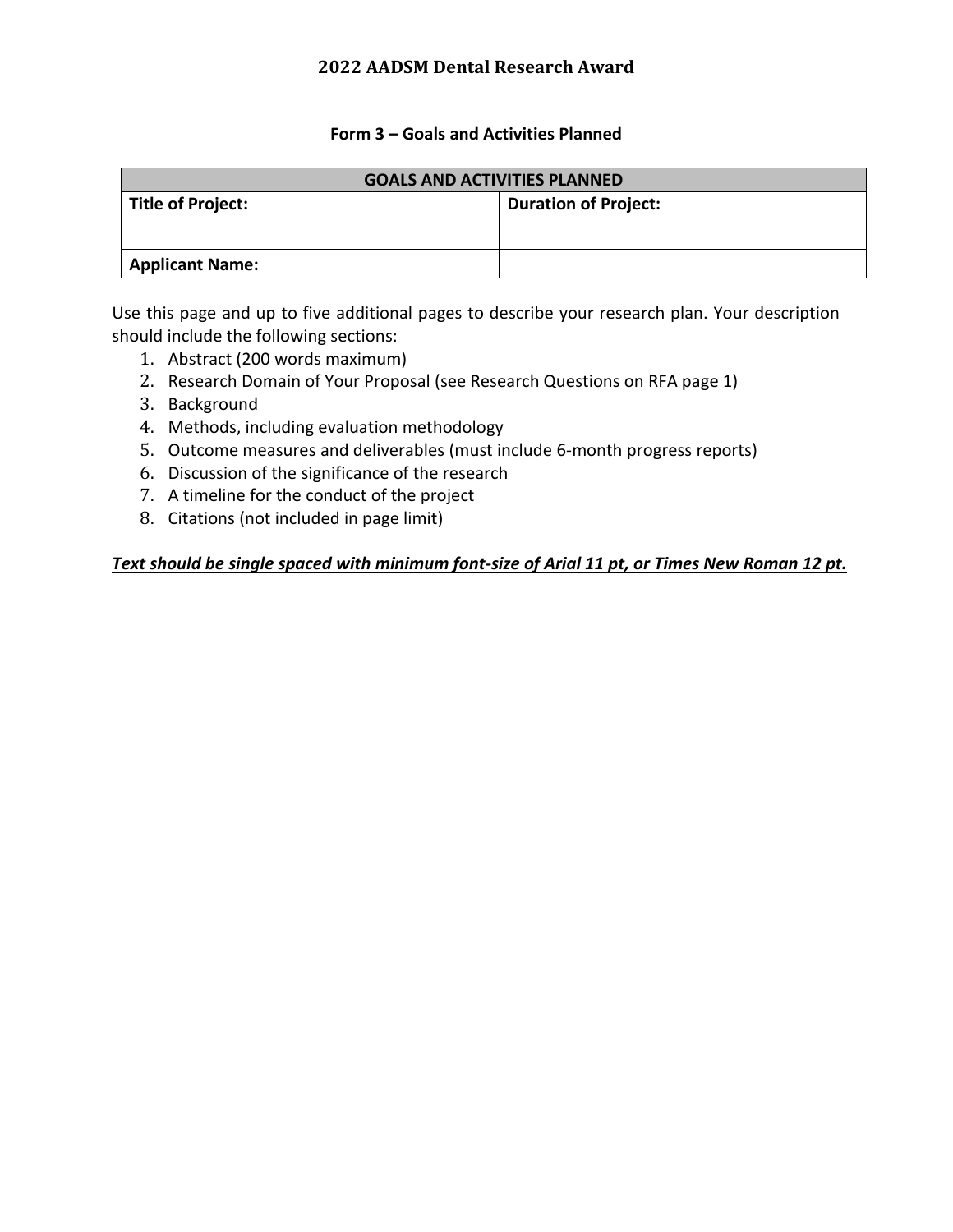#### **Form 4 – Biosketches**

| <b>BIOSKETCH</b>        |                                  |  |  |  |
|-------------------------|----------------------------------|--|--|--|
| <b>TITLE OF PROJECT</b> |                                  |  |  |  |
|                         |                                  |  |  |  |
|                         |                                  |  |  |  |
| <b>Applicant Name:</b>  | <b>Applicant Position Title:</b> |  |  |  |

*Use this page and one additional page per person, to provide background information about the applicant and key members of the research team, including all sites in multi-center research applications*.

#### **Education/Training:**

(Begin with baccalaureate and include dental/medical school, residency and fellowship and graduate training)

| Institution and Location | Degree (if any) | Years | Field of Study |
|--------------------------|-----------------|-------|----------------|
|                          |                 |       |                |
|                          |                 |       |                |
|                          |                 |       |                |

**Positions and Honors:** 

**Selected Peer-reviewed Publications:** 

**Current and Prior Research Funding:**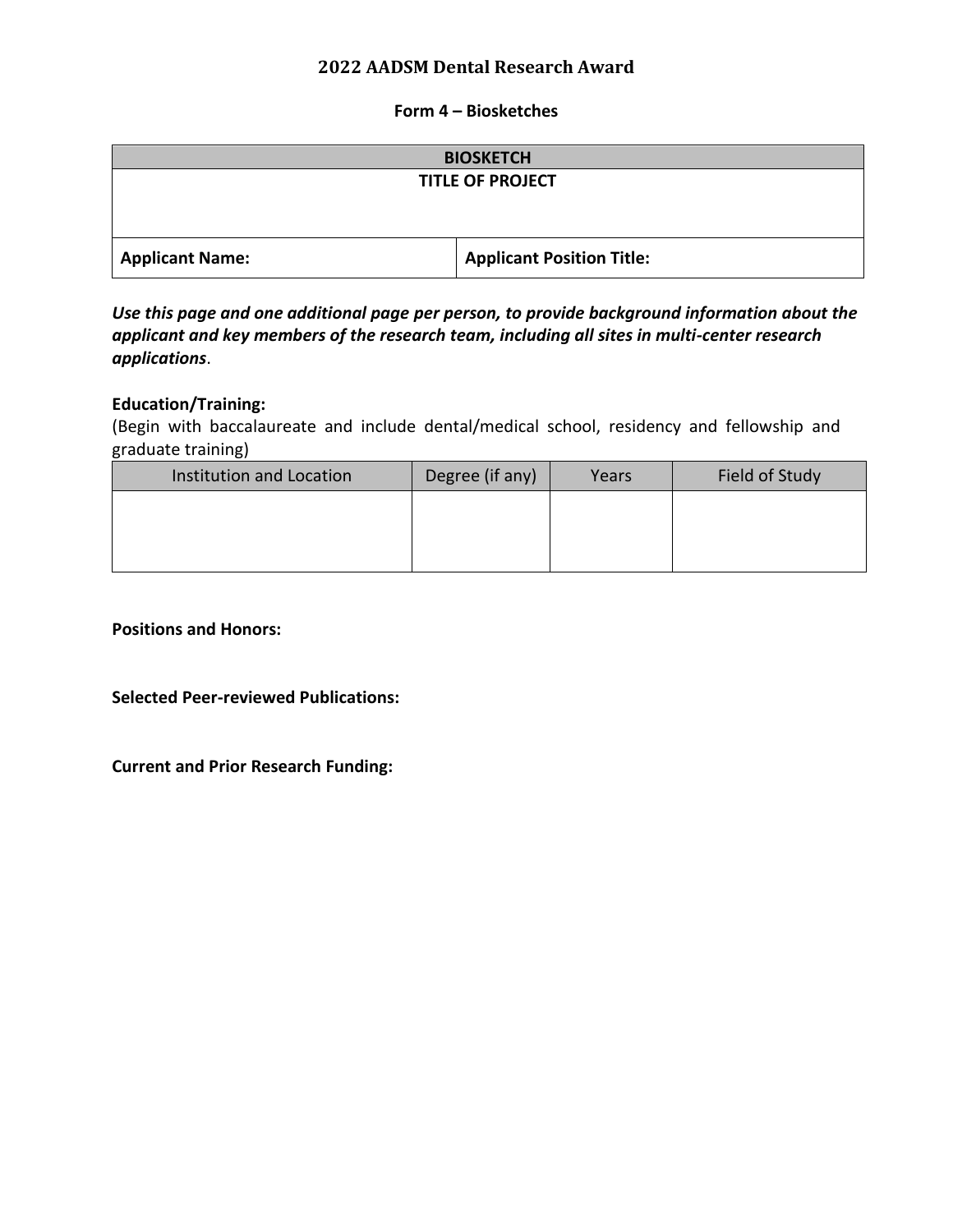## **Form 5 – Budget and Budget Justification**

| <b>BUDGET and BUDGET JUSTIFICATION</b>                  |                        |                          |                          |                            |               |
|---------------------------------------------------------|------------------------|--------------------------|--------------------------|----------------------------|---------------|
| <b>Title of Project:</b>                                |                        | <b>Dates of Project:</b> |                          |                            |               |
| <b>Applicant Name:</b>                                  |                        |                          | Institution/Affiliation: |                            |               |
|                                                         |                        | <b>SALARIES</b>          |                          |                            |               |
| Person                                                  | <b>Title</b>           |                          | <b>Base Salary</b>       | <b>Hours on</b><br>Project | <b>Total</b>  |
| 1.                                                      |                        |                          |                          |                            |               |
| 2.                                                      |                        |                          |                          |                            |               |
| 3.                                                      |                        |                          |                          |                            |               |
|                                                         | <b>FRINGE BENEFITS</b> |                          |                          |                            |               |
| Person                                                  |                        | <b>Title</b>             |                          |                            | <b>Total</b>  |
| 1.                                                      |                        |                          |                          |                            |               |
| 2.                                                      |                        |                          |                          |                            |               |
| 3.                                                      |                        |                          |                          |                            | <b>Amount</b> |
| SUPPLIES: (itemize and provide brief justification)     |                        |                          |                          |                            |               |
| <b>OTHER:</b> (itemize and provide brief justification) |                        |                          | <b>Amount</b>            |                            |               |
| <b>Total Direct Costs</b>                               |                        |                          |                          |                            |               |
| Indirect Costs (must not exceed 8% of direct costs)     |                        |                          |                          |                            |               |
| Total Funding Request (must not exceed \$20,000)        |                        |                          |                          |                            |               |

**Budget Justification** (up to 2 additional pages) should include the rationale for each item listed as a direct cost in the table above. Salaries (and proportional benefits) should be requested only for time spent on the proposed project. Only include supplies and other purchases that are required for completion of the proposed project.